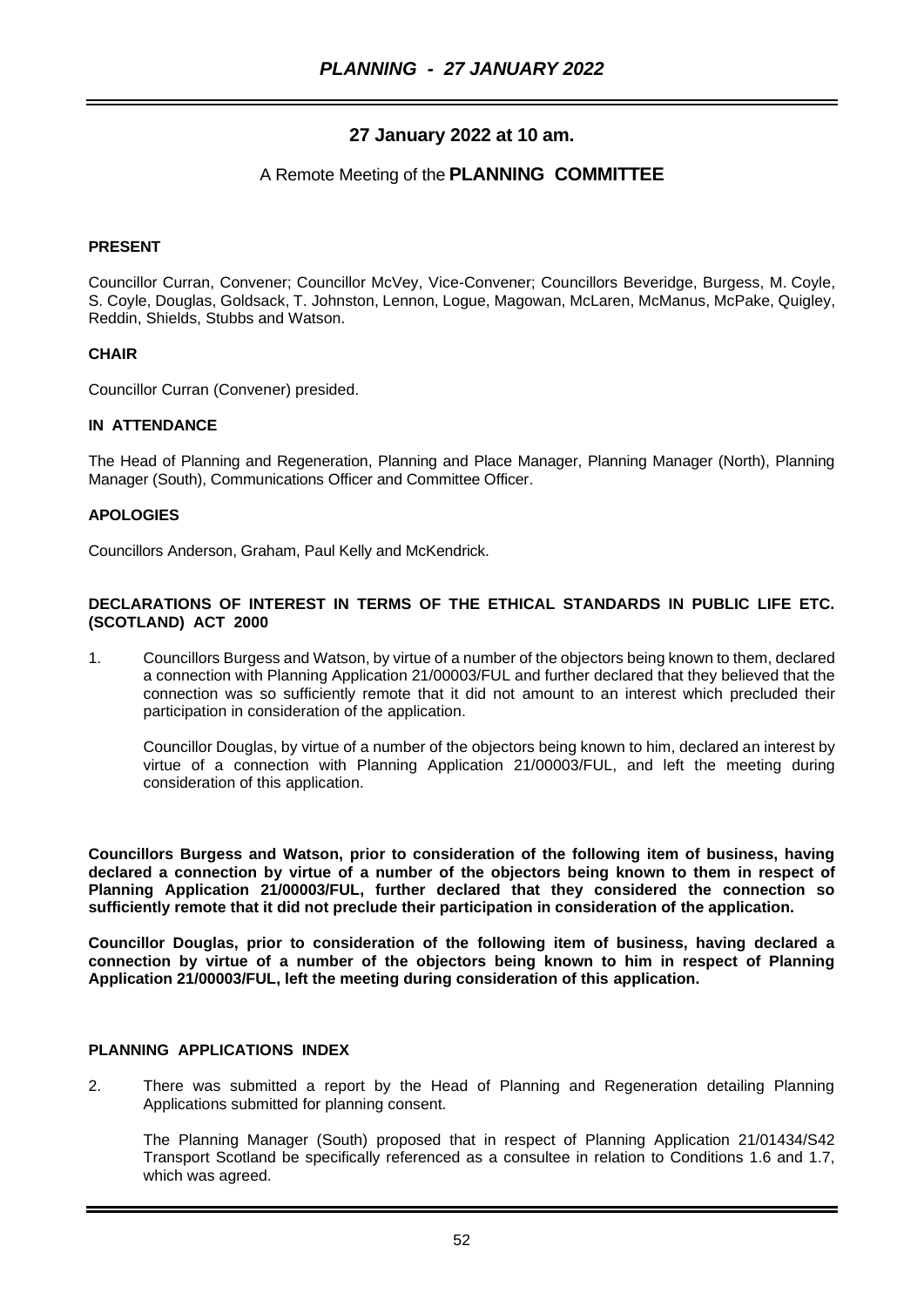In respect of Planning Application 21/00003/FUL – Residential Development of 61 Dwellinghouses (including changes to levels) at 173 Mill Road, Allanton, Shotts, Councillor Curran, seconded by Councillor McVey, moved that the Application be refused.

Councillor M. Coyle, seconded by Councillor S. Coyle, moved as an Amendment that the Application be granted.

Thereon, in terms of Standing Order 39, the vote was taken by calling the roll.

On the roll being called, 6 Members voted for the Amendment, as follows:-

Councillors M. Coyle, S. Coyle, Goldsack, Magowan, McManus and Stubbs.

11 Members voted in favour of the Motion, as follows:-

Councillors Beveridge, Burgess, Curran, Logue, McLaren, McPake, McVey, Quigley, Reddin, Shields and Watson.

Councillors T. Johnston and Lennon abstained.

6 Members having voted for the Amendment, 11 Members having voted for the Motion and 2 Members having abstained, the Motion was accordingly declared carried and the Application was refused.

#### **NOTICE OF PLANNING AND ENFORCEMENT APPEALS DECISIONS**

3. There was submitted a report by the Head of Planning and Regeneration advising of two recent decisions in respect of planning and enforcement notice appeals.

**Decided:** that the report be noted.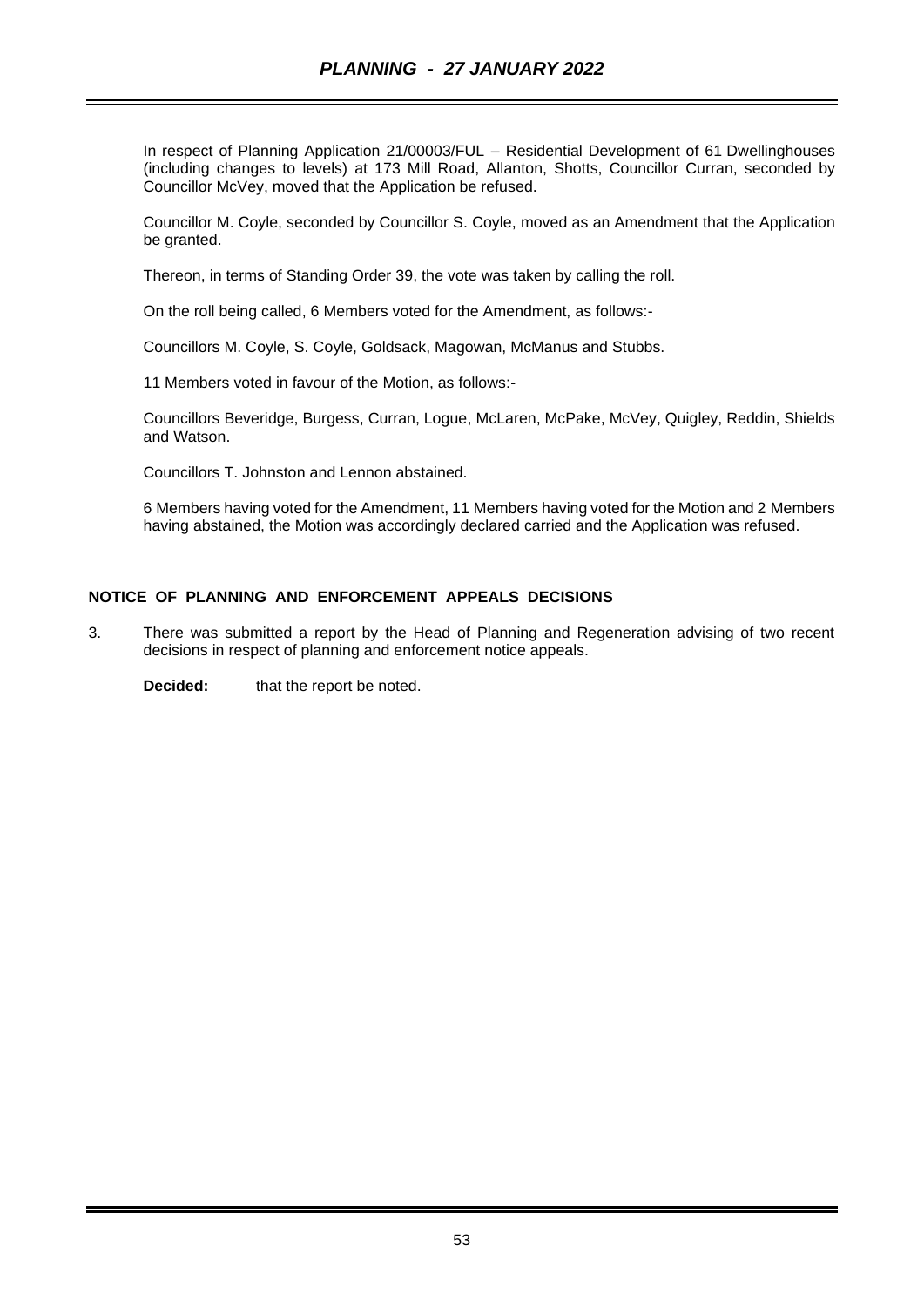# **ANNEX**

| <b>Application No:</b>    | 19/01377/FUL                                                                                                                                                                                                                                                                                                                                                        |
|---------------------------|---------------------------------------------------------------------------------------------------------------------------------------------------------------------------------------------------------------------------------------------------------------------------------------------------------------------------------------------------------------------|
| <b>Applicant:</b>         | Mr Patrick Reilly                                                                                                                                                                                                                                                                                                                                                   |
| <b>Development/Locus:</b> | Extension to Operating Time Period for Waste Transfer Station and Aggregate<br>Manufacturing Facility for Demolition and Construction Waste and Revised<br>Restoration Scheme, Drumcavel Quarry, Glenboig Road, Marnoch, Glenboig,<br>G69 8HJ                                                                                                                       |
| Decision:                 | Grant                                                                                                                                                                                                                                                                                                                                                               |
| <b>Application No:</b>    | 20/01407/FUL                                                                                                                                                                                                                                                                                                                                                        |
| <b>Applicant:</b>         | JMK (2005) Limited                                                                                                                                                                                                                                                                                                                                                  |
| <b>Development/Locus:</b> | Two New Light Industrial Units, site at Wylmac Garage, Glasgow Road, Uddingston,<br><b>G717TP</b>                                                                                                                                                                                                                                                                   |
| Decision:                 | Grant                                                                                                                                                                                                                                                                                                                                                               |
| <b>Application No:</b>    | 21/00003/FUL                                                                                                                                                                                                                                                                                                                                                        |
| <b>Applicant:</b>         | Mrs Senga Drummond                                                                                                                                                                                                                                                                                                                                                  |
| <b>Development/Locus:</b> | Residential Development of 61 Dwellinghouses (including changes to levels),<br>173 Mill Road, Allanton, Shotts, ML7 5DD                                                                                                                                                                                                                                             |
| Decision:                 | Refuse                                                                                                                                                                                                                                                                                                                                                              |
| <b>Application No:</b>    | 21/00804/MSC                                                                                                                                                                                                                                                                                                                                                        |
| <b>Applicant:</b>         | TWWS & Trustees Of The Late Miss Isabella Dennistoun Meiklam                                                                                                                                                                                                                                                                                                        |
| <b>Development/Locus:</b> | Approval of matters specified in conditions 1(a-l), 20, 22, 24, 25, 26, 31, 32 of<br>application 13/02079/PPP for Phase 2 of the Mossend International Railfreight Park<br>related to engineering works for the construction of three platforms associated<br>access and landscaping, Mossend Rail Head, Reema Road, Reema Industrial<br>Estate, Bellshill, ML4 1RR |
| <b>Decision:</b>          | Grant                                                                                                                                                                                                                                                                                                                                                               |
| <b>Application No:</b>    | 21/00892/FUL                                                                                                                                                                                                                                                                                                                                                        |
| <b>Applicant:</b>         | <b>Chryston Self Storage</b>                                                                                                                                                                                                                                                                                                                                        |
| <b>Development/Locus:</b> | Siting of Storage Containers for Self Storage Facility Along with Admin Office, Reuse<br>of Existing Class 5 Industrial Unit for Storage and Distribution Use, New Access and<br>Landscaping, 94 Cumbernauld Road, Chryston, G69 9NB                                                                                                                                |
| Decision:                 | Refuse                                                                                                                                                                                                                                                                                                                                                              |

 $\overline{a}$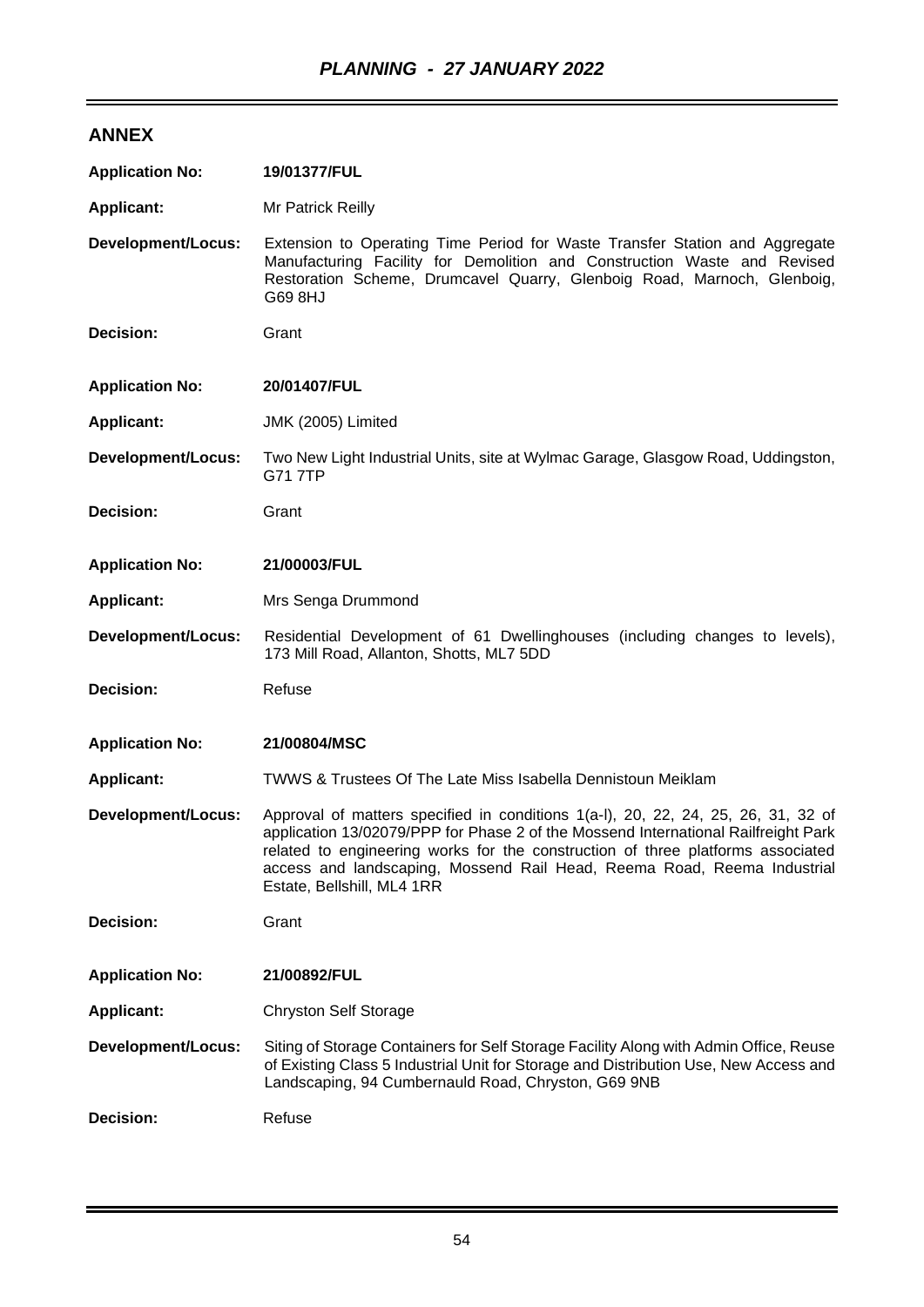| <b>Application No:</b>    | 21/00982/PPP                                                                                                                                                                                                                                                                                                                                                                                                                                                                   |
|---------------------------|--------------------------------------------------------------------------------------------------------------------------------------------------------------------------------------------------------------------------------------------------------------------------------------------------------------------------------------------------------------------------------------------------------------------------------------------------------------------------------|
| <b>Applicant:</b>         | North Lanarkshire Council                                                                                                                                                                                                                                                                                                                                                                                                                                                      |
| <b>Development/Locus:</b> | Residential development, ancillary retail, open space, landscaping, SUDS, access,<br>associated works and demolition (in principle), site at 150 Birkshaw Brae,<br>Gowkthrapple, Wishaw, ML2 OLF                                                                                                                                                                                                                                                                               |
| Decision:                 | Grant                                                                                                                                                                                                                                                                                                                                                                                                                                                                          |
| <b>Application No:</b>    | 21/01065/MSC                                                                                                                                                                                                                                                                                                                                                                                                                                                                   |
| <b>Applicant:</b>         | <b>TWWS &amp; Trustees Of The Late Miss Isabella Dennistoun Meiklam</b>                                                                                                                                                                                                                                                                                                                                                                                                        |
| <b>Development/Locus:</b> | Proposed Residential Development (188 Units) including Infrastructure and<br>Landscaping - AMSC for 15/01792/PPP (Conditions 1, 2, 3, 4, 5, 6, 7, 8, 9, 10, 11,<br>12, 13, 14, 15 & 16), site between Carnbroe Road and M8, Carnbroe, Coatbridge,<br>ML68RS                                                                                                                                                                                                                    |
| Decision:                 | Grant                                                                                                                                                                                                                                                                                                                                                                                                                                                                          |
| <b>Application No:</b>    | 21/01399/FUL                                                                                                                                                                                                                                                                                                                                                                                                                                                                   |
| <b>Applicant:</b>         | LJR Properties (Coatbridge) Limited                                                                                                                                                                                                                                                                                                                                                                                                                                            |
| <b>Development/Locus:</b> | Change of use of first floor from part restricted Class 1 retail use to Class 11 (Gym),<br>D W Sports Fitness, 1A Coatbank Street, Coatbridge, ML5 3SP                                                                                                                                                                                                                                                                                                                         |
| Decision:                 | Grant                                                                                                                                                                                                                                                                                                                                                                                                                                                                          |
| <b>Application No:</b>    | 21/01402/S42                                                                                                                                                                                                                                                                                                                                                                                                                                                                   |
| <b>Applicant:</b>         | Mrs Julia Armstrong                                                                                                                                                                                                                                                                                                                                                                                                                                                            |
| <b>Development/Locus:</b> | Use of land for two chalet pitches, touring caravan pitch and amenity block with<br>associated fencing (Section 42 application for removal of condition 1 of permission<br>16/01213/FUL to make permission permanent with amended layout and details),<br>The Lodge, Craigens Road, Airdrie                                                                                                                                                                                    |
| <b>Decision:</b>          | Grant                                                                                                                                                                                                                                                                                                                                                                                                                                                                          |
| <b>Application No:</b>    | 21/01434/S42                                                                                                                                                                                                                                                                                                                                                                                                                                                                   |
| <b>Applicant:</b>         | <b>GS Brown Construction Limited</b>                                                                                                                                                                                                                                                                                                                                                                                                                                           |
| <b>Development/Locus:</b> | Mixed use Development Comprising Class 3 (Food & Drink), Class 7 (Hotel), Class<br>11 (Assembly/Leisure), Class 1 (Ancillary Retail) and Sui Generis (Roadside<br>Fuel/Electric Charging, Hot Food Takeaway, Public Bar) with Associated<br>Infrastructure (Drainage, Ground Treatment Landscaping) (Section 42 application to<br>amend Conditions 15 and 16 of Planning Permission 18/00266/PPP), Land South<br>Of Junction Of Lancaster Avenue and Bellside Road, Chapelhall |
| Decision:                 | Grant                                                                                                                                                                                                                                                                                                                                                                                                                                                                          |